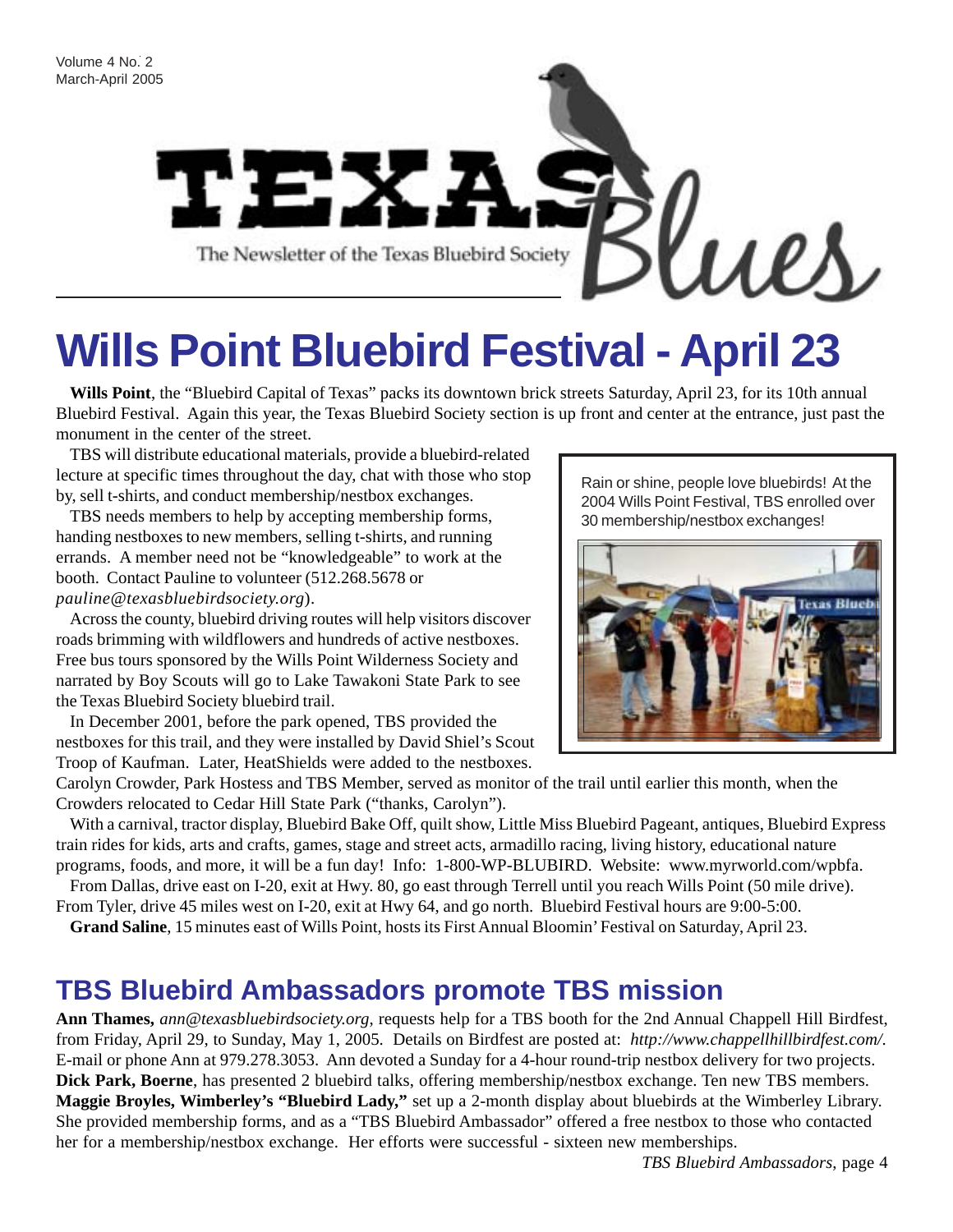## **Nesting season underway for bluebirds... and wrens!**

#### **by June Osborne**

June is a TBS Featured Speaker at NABS Convention, April 27-30, 2006

 South Carolina's state bird, Carolina Wren, is one of my favorite birds. Friendly and endearingly uninhibited around humans, this mite of a bird is little more than five inches from tip of long, down-curved bill to tip of up-turned tail. It's easy to identify with deep cinnamon above and warm buff below, white throat, and prominent white eye stripe. The sexes look alike, and a bonded pair may live together year 'round.



CAROLINA WREN Photo: ERIC ISLEY

**Carolina Wren nest description** NEST: Bulky mass of twigs, leaves, rootlets, bark strips, and debris

such as string.

LOCATION: Natural cavity, old woodpecker hole, stone wall, nook or cranny or sheltered spot (such as flower pot) in or around human dwellings or outbuildings.

 This perky wren sings at any time of day and all year long. Its vivacious, melodious song is surprisingly loud, belying its small size. "Teakettle, teakettle, teakettle!" or "Cheery, cheery, cheery!" are welcome sounds on frosty mornings when many other species are silent.

 After I had knee replacement surgery five years ago, I moved into our guest bedroom to recuperate. An unexpected bonus was the company of a Carolina Wren sleeping in the hedge outside my window.

 One evening at dusk, I saw the bird sneak into its leafy bedroom. Every night for two weeks I heard "tu, tu . . . tu, tu, tu," which may be a wren's equivalent of snoring. On long nights when sleep came in snatches and it seemed morning would never arrive, the wren's soft notes provided a little night music, comforting as a lullaby.

 Carolina Wrens are nonmigratory. If they live in your backyard, you may see them at any time of year foraging in brush piles, wood piles, among leaf mulch, and at your feeders. They like all kinds of feeders except the plastic cylindrical types.

 Carolinas are hyperactive and extremely quick. They make hasty forays for sunflower seeds, nutmeats, suet, mealworms, and peanut butter mixes. Carolina Wrens at my house love fruit cake, which I offer in a wire basket.

Wrens are in the family Troglodytidae from a Greek word meaning "creeper into holes,

a cave dweller." When you learn their habits, you'll see they are aptly classified. Mouse-like and highly curious, Carolinas often disappear into drain pipes, barbecue pit chimneys, open mail boxes, or most any cavity. Adept at finding tiny entrances, they love to play "Now you see me. Now you don't."

 Perhaps the best way to get wrens into your line of vision is to place nestboxes in strategic locations in your yard. John K. Terres (in *Songbirds in Your Garden*, Algonquin Books of Chapel Hill, 1994) suggests making the entry of the box a rectangular slit instead of the standard round hole, 1 1/2" high and 3" wide to accommodate long twigs the birds carry in as a foundation for their nests. Floor to ceiling the box should be 7" high and 4" square, the entrance slot 4-6" above the floor.

 If nestboxes are not available, Carolina Wrens will nest almost anywhere, from hanging baskets to pockets of old clothes. I've found their nests, messy collections of sticks and fibers, in quart jars, wash tubs, nestboxes, clothespin bags, barbecue pits, lamp chimneys, and a discarded cowboy boot.

Carol Adams in the Texas Hill Country has found Carolina Wren nests in the saddlebag of a bicycle hanging upside down



**FEMALE EASTERN BLUEBIRD at Hornsby Bend, Austin. Bluebird Trail is a joint project of TBS and Travis Audubon. This is one of OUR bluebirds!** March 2005 **Photo: ERIC ISLEY** 

door, and one in a flower box.

 At Virginia Rivers' summer home at Lake Limestone in Central Texas, a Carolina Wren flew through an open door and built a nest behind a wallhanging in her kitchen. After she discovered the nest, Virginia left the door open during the day until the nestlings fledged.

 When the four to eight chicks are ready to leave the nest, they don't linger. One day the nest is crowded with noisy young. The next, it's empty and silent. I saw a pair of Carolinas leading four offspring across my backyard. The parents seemed to be teaching them the lay of the land: the locations of feeders, bird baths, suet logs. I'm glad one of them found the hedge outside my bedroom window to be a cozy place to sleep. (Copyright © 2005 June Osborne) **JObirder@aol.com**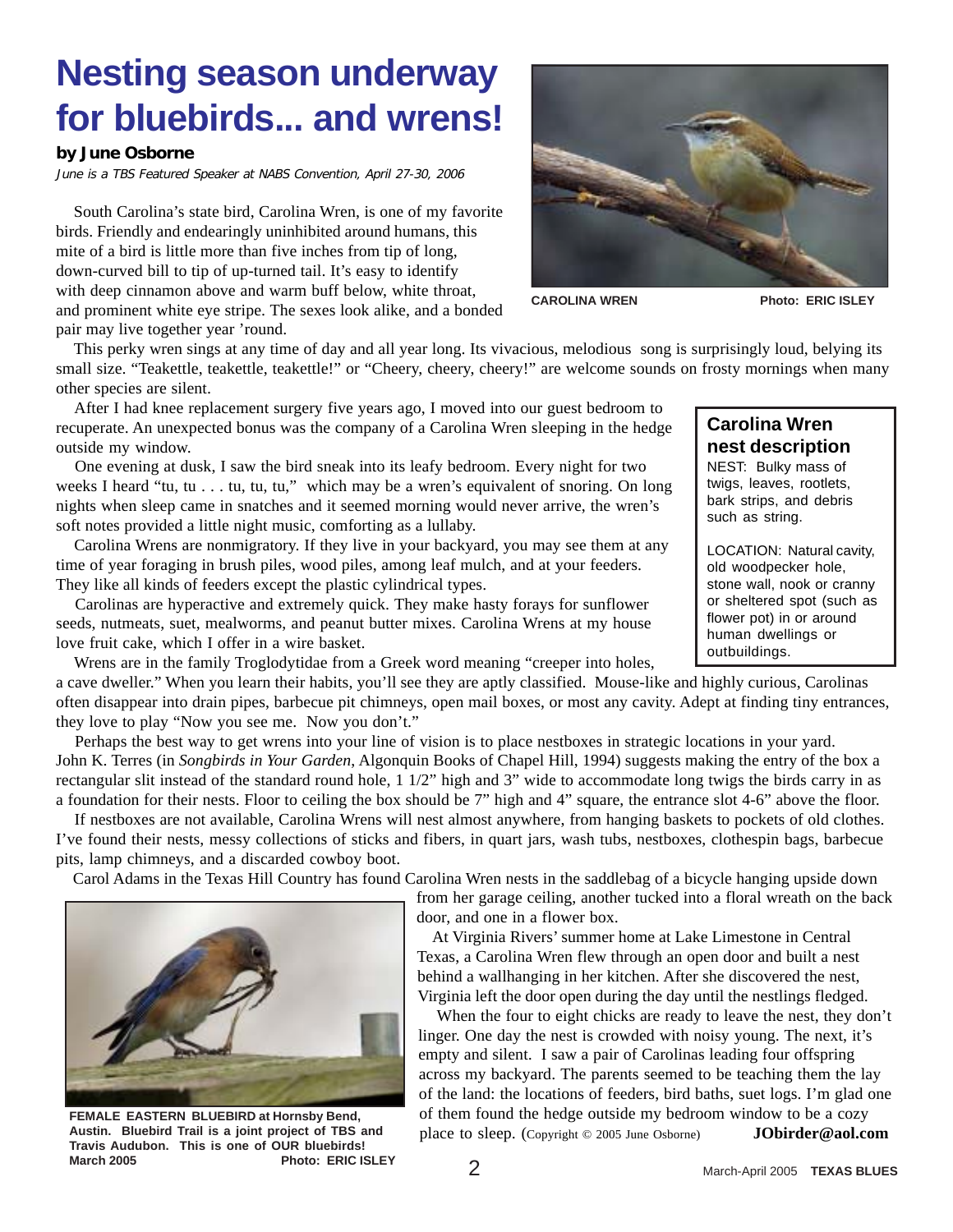### **Many due thanks for helping feather the TBS nest**

During fiscal year 2004, numerous individuals and couples have provided unexpected funding to the Texas Bluebird Society in addition to their regular membership dues. The Board of Directors greatly appreciates and sincerely thanks all 2004 Patrons for their generosity. As a non-profit group devoted to public education and the restoration and conservation of Bluebird populations in the state, TBS is officially recognized as a 501(c)3 organization. Financial gifts can be made at any time through our website (www.texasbluebirdsociety.org) or by mailing a check marked "Donation" to The Texas Bluebird Society, P.O. Box 40868, Austin, TX 78704.

#### **Thank you, 2004 TBS Financial Patrons!**

Larry & Betty Jernigan Joseph & Carol Klotz Doug & Karen Rohde Ron & Pauline Tom James Vynalek Billy & Ricky Walker Dr. Thomas Wheeler

Dale & JoAnn Chitwood Edith DeGolyer James Growney Mark Hassell Jane Jacobs Jeanette Kelly Leland Krape Kandy Lloyd Nancy Malitu Ed Melson Angela Morrison Charles Post Charlotte Presnull Mary Rabien Judith Reader Dick Rector Charles Robbins Delbert Rogers

### **NABS 2006 - "Red, White & Bluebirds"**

TBS will host the 2006 North American Bluebird Society Convention the fifth weekend in April (April 26-30). Plans are to showcase the San Antonio / Hill Country locales.

Take a look at the following list, see where you can volunteer, and contact TBS to volunteer your talents and expertise.

#### **Needs for NABS 2006 -** *volunteering@NABS2006.com*

Individuals are needed now for these selected tasks:

- Serve as Registrar (most registrations will be completed via the TBS website, *www.texasbluebirdsociety.org*)
- Coordinate and supervise Volunteers
- Coordinate Revenue/Sponsorships
- Coordinate Publicity/PR and Marketing Tourism
- Create/prepare 10-min. video/DVD or PowerPoint to promote NABS 2006 at upcoming NABS convention May 19-22 in Asheville, NC. Item must market Texas, San Antonio, our venues and our featured speakers. Deadline: May 15.
- Design a 1-page notice for packets at nature festivals
- Create a database of potential attendees from lists of attendees at recent NABS conventions
- Acquire donated items for NABS 2006 Auction (proceeds to benefit TBS and NABS)
- Plot bluebird trails on public property in Texas that visitors can enjoy (for use on website and printed materials)
- Coordinate Flag Project (establish system to obtain and display flag from each NABS affiliate state and province)
- Accept a sponsorship package; contact potential sponsors
- Enter standard set of event information on online nature and tourism calendars; maintain a list for updating

People filling a "Needs for NABS 2006" will ensure that next year's convention is a resounding success. If you have time, skills, expertise, and/or contacts, please consider helping. Info: Pauline Tom, TBS president, 512.268.5678.

### **New coordinator needed for "Start with Five"**

The "Start With Five: TBS Trail Launch Initiative" is a pilot project. Under certain circumstances when budgeted funds are available and an application is approved, TBS provides 5 nestboxes with installation hardware. In turn, the nestboxes are monitored and records are submitted to TBS for research purposes.

TBS needs a new volunteer project coordinator to continue this worthy cause. Among recent start-ups:

**Lady Bird Johnson Park Bluebird Trail** in Fredericksburg was installed on Valentine's Day 2005 by Master Naturalist (Hill Country Chapter) Dan Behringer, Sharon Corley, Gene Smith, and Jane Crone, with Friends of the Fredericksburg Nature Center Bill Lindemann and John Crone, and a local land owner, Clifford Ernst.

TBS officers Pauline Tom and Sharon Kersten surveyed the municipal park with project representatives in early January. Other communities are standing in line to launch trails through the "Start with Five" initiative.

Interested? Please call today!

Info: TBS President Pauline Tom, 512.268.5678.

### **Bird Butter with Natural Ingredients**

- 1 cup chunky peanut butter
- 1 cup lard
- 4 cups whole grain corn meal (May be stone ground)
- 1 cup whole wheat flour

The following "extra" additions are nice and may vary depending on what is available in your area.

- 1 cup peanut hearts
- 1 cup sunflower chips
- 1 cup currants

This recipe for Bird Butter can be mixed and formed into "potatoes" or flattened into squares - whatever works for your feeder. Wrap in individual chunks and keep in the freezer until needed. Happy Birding!

> Compliments of Lysle Mockler TBS Board Member, Waxahachie

**TBS will host NABS 2006 Convention at Airport Hilton Hotel in San Antonio Get involved now in the plans. Workers needed for activities April 26-30, 2006. volunteering@NABS2006.com**

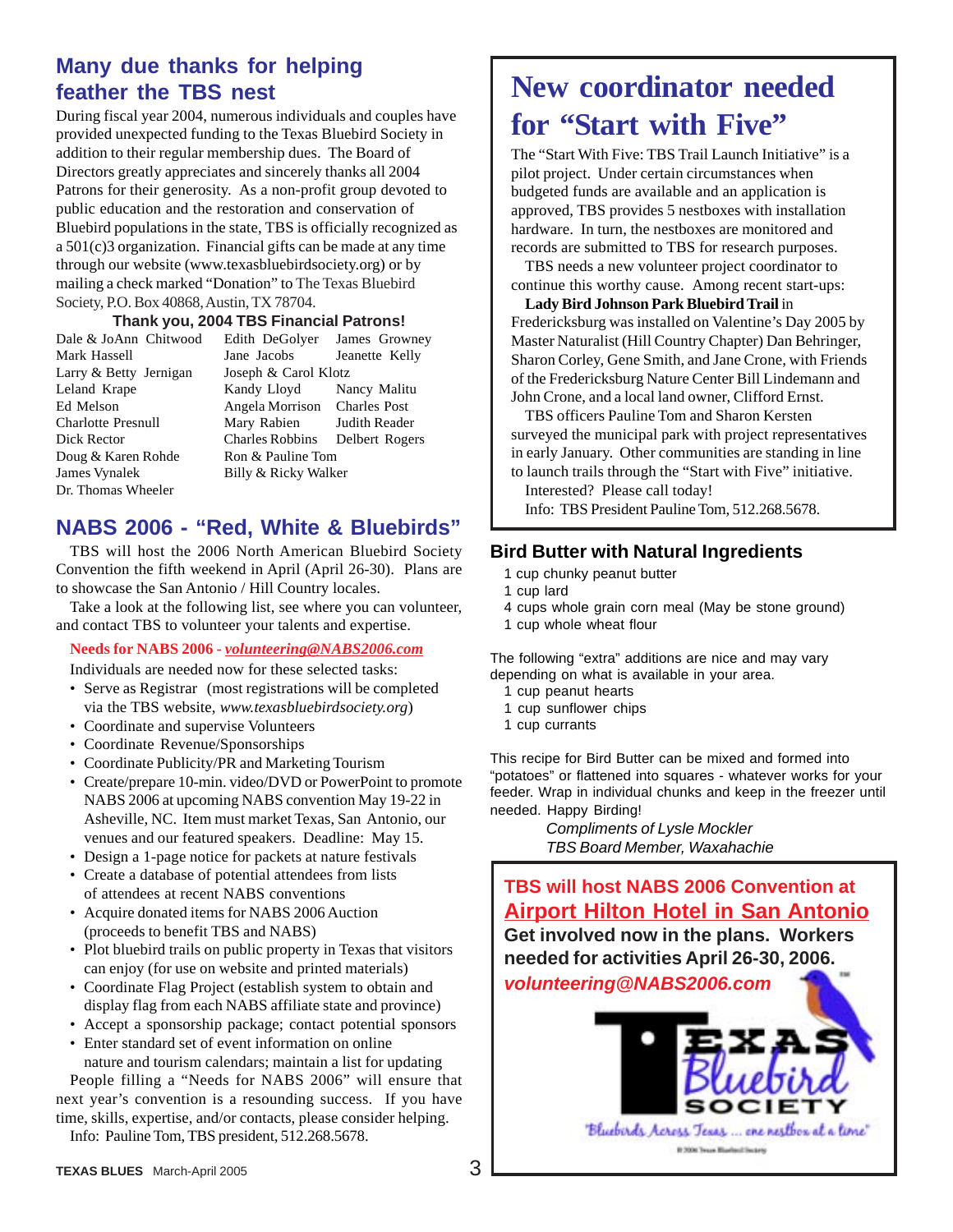## *Bluebird moms are unflappable Bluebird moms are unflappable Bluebird moms are unflappable*

The experience of observing inside a nestbox is quite marvelous, as Naomi shared on the Message Board (www.texasbluebirdsociety.org) after she saw blue eggs for the first time.

We encourage members to keep nesting records and submit them at the end of the nesting season for the purpose of research. Often, the startled response is, "Won't I disrupt? Won't they desert the nest?"

The answer is "no." Researchers and banders open nestboxes daily. A bander says, "Once in my career, a hen deserted the nest."

The BirdHouse Network (Cornell University Lab of Ornithology) recommends observing inside the nestbox ("monitoring") **every three or four days during nesting season**. Waiting a week between nest checks could result in being unable to accurately record important nesting events such as first egg date, hatching, etc.

Keeping records supports bluebird conservation and our mission. As TBS is recognized by the IRS as a non-profit organization with educational and scientific purposes, the data collected and analyzed by TBS will be used for the continued study and conservation of cavity-nesting birds in Texas and the US. TBS members are able to investigate what factors may affect nesting success of native cavitynesting birds in their counties. This is awesome!

Melanie in Wellborn writes: We were also frustrated to find that we can't see inside the box very easily. I am literally lifting my 6 yr old to look inside and he says the angle between the hinged opening and the nest is very difficult to see. Is there a secret we're missing? **Oh yes! The secret!** A mechanic's mirror with an extending handle is the tool you need! Try the small, round style or the larger rectangular mechanic's mirror that's even more effective.

Pauline Tom, president, Texas Bluebird Society

*Bluebirds Across Texas ... one nestbox at a time*

### **2005 Springtime Photo Gallery**

*Enjoy other images on the TBS website*



**MALE EASTERN BLUEBIRD at "Bluebird Hill Trail" on Indian Blanket Ranch near Utopia, Texas, and Garner State Park.**

 **Photo by TBS VP LeAnn SHARP**

### **TBS Bluebird Ambassadors (from page 1)**

**Charles Post of Liberty** enrolled a member, Kay, who, when renewing her membership for 2005, reported that she since has seen her two nestboxes fledge 4 bluebirds in 2003 and 8 bluebirds in 2004.

**Melanie Welch,** *melanie@texasbluebirdsociety.org*, has initiated the "Wellborn Bluebird Trail." Five houses have been officially placed on the trail in and around Wellborn in South Brazos County. Nine membership/nestbox exchanges.

**Bill & Athena Petty** set up a TBS Booth at the Lufkin Home & Garden Show on March 5th, offering a starter nestbox. Lufkin Daily News reported, "One of the most attractive presentations was the Texas Bluebird Society booth, with colorful photographs of birds and their nests." The Pettys enrolled several new members.

**Philip Walker of Kyle,** assisted by Pauline Tom, staffed a TBS Booth at the Statewide Land Trust Conference in Austin, February 24-25. Sixteen membership/nestbox exchanges were recorded.

### **Texas Bluebird Society Board of Directors**

Cheryl Anderson; Judy Brummett; John Cys; Lee Hutchins; Lysle Mockler; Charles Post; Mike Scarbrough; Pauline Tom; LeAnn Sharp; Dan Hanan; Sandy Coggins; Mary Leyendecker (editor, Texas Blues)

### **North American Bluebird Society Convention**

### **NABS 2005**

**Thursday-Sunday, May 19-22, 2005 Asheville, North Carolina**

**10 TBS members registered, to date**

**Convention details on NABS website Visit: www.nabluebirdsociety.org**

**Mealworms can be ordered online!** NABS gives a 15% discount on mealworm purchases through two distributors to their members, and a coupon for 1,000 free mealworms to new members! Details, NABS website.



Texas Blues is a bi-monthly publication

**THE TEXAS BLUEBIRD SOCIETY P.O. Box 40868 Austin, TX 78704**

*www.texasbluebirdsociety.org info@texasbluebirdsociety.org*

President: Pauline Tom, 512.268.5678 president@texasbluebirdsociety.org Vice President: LeAnn Sharp, 830.966.2134 leann@texasbluebirdsociety.org